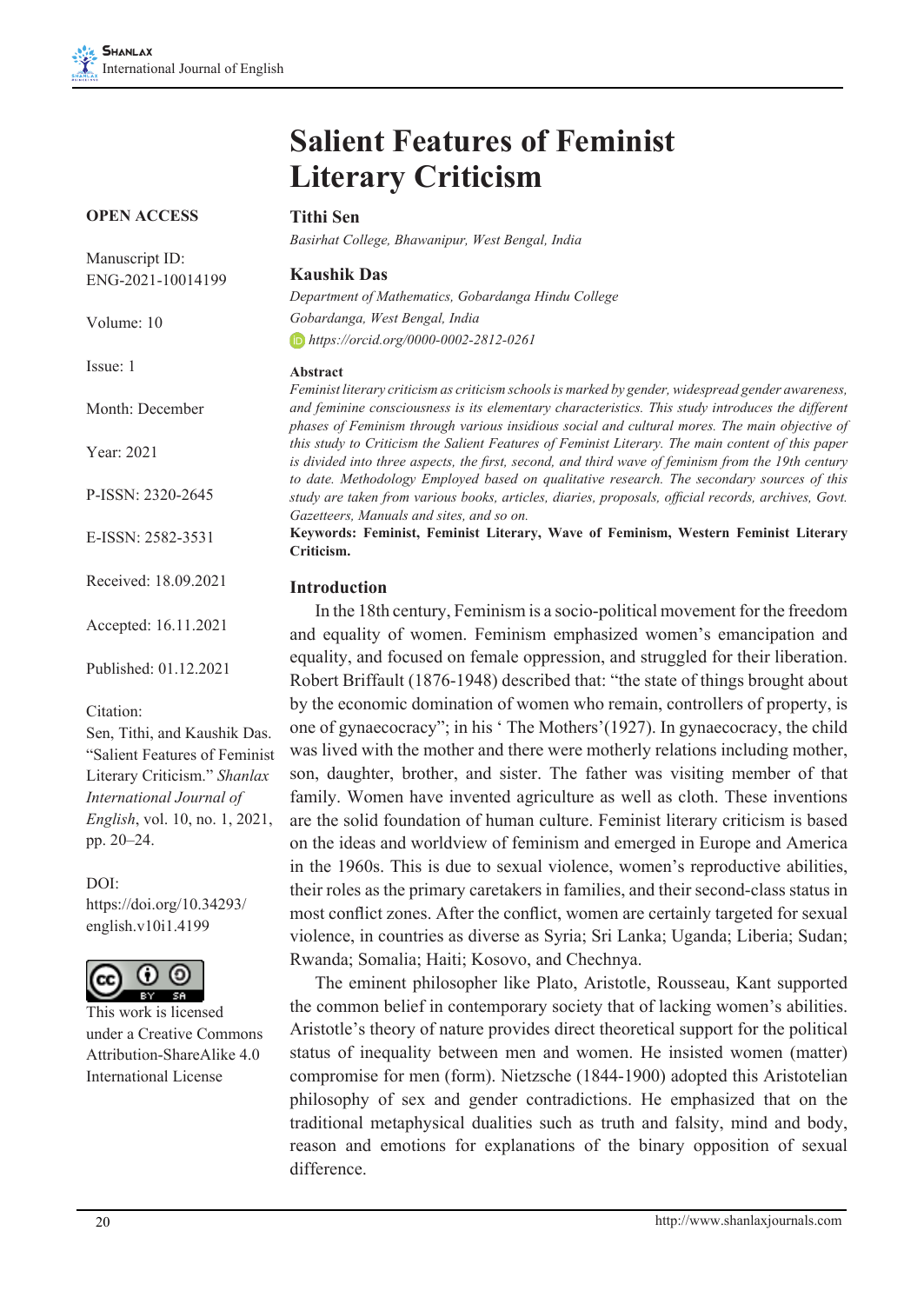In societies throughout the world, men are often regarded as superior and women as inferior. "Boys, more in the family system of partisans' hat is always the only hope in continuing the descent" (Ratna, 2004). Natural biological often used as an excuse to view women as second-class citizens. According to Dagun (Ratna, 2004), no research shows a correlation between biological conditions and differences in behaviour conversely, it can be ascertained that behaviour is influenced even determined by certain cultural characteristics.

Patriarchy is a network of systems created by men to overpower women through control of homes, education, marriages, and creative outlets like art. It is based on a male-cantered worldview and it works to subordinate, marginalized, and interiorize women in all fields. The great contribution of Indian women to the development of the Indian English Novel of Pre & post-independence period (Das & Sen, 2021). It can be summarised as:

- 1. An individual man holds power through the institution of fatherhood.
- 2. The 'symbolic power' of the father is the essence of patriarchy within the culture and the unconscious.
- 3. The foundation of patriarchy is specific to the relationship between father and daughter.
- 4. Patriarchy emerges out of the pre-capitalist kinship networks and institutionalized in the nuclear family and
- 5. The complex relationship between power and gender. Patriarchy is most frequently, associated with material and ideological control over women's sexuality and labour at home and workplace.

## **The Main Intentions of Feminist Criticism are:**

- 1. To unfold and widen the female tradition of writing.
- 2. To interpret the symbolism of women's writing so that it will be not lost or ignored by the male point of view.
- 3. To help women's writings gain a significant place even in the world of men.
- 4. To consider female writer and their writings from the perspective of women.
- 5. To prevent sexism in literary texts.

6. To regarding sexual politics of language and its approach.

# **Objective of the Study**

To find out the Criticism the Salient Features of Feminist Literary. The main content of this study is divided into three aspects likely the first, second, and third wave of feminism from the 19th century to date.

# **Analysis**

# **History of Feminism**

According to Maggie Humm and Rebecca Walker, the history of feminism can be divided into three waves:

- The first wave of feminism was in the 19th and early 20th centuries.
- The second wave of feminism was in the 1960s and 1970s; and
- The third wave of feminism extends from the 1990s- to the present.

# **The First Wave of Feminism**

It promoted equal contract and property rights for women, opposing ownership of married women by their husbands. Feminist activism was mainly focused on the right to vote. American first wave of feminism ended with the passage of the 19th Amendment to the US constitution in 1919, granting women voting rights. The term first wave was coined retrospectively after the term second-wave feminism began to be used to describe a newer feminist movement that focused as much on fighting social and cultural inequalities as political inequalities.

The first wave of feminism activism included mass demonstrations, the publishing of newspapers, organized debates, and the establishment of international women's organizations. Women were first allowed to go to university in the early 20th century, having both a career and a family.

Mary Wollstonecraft (1759-1797) is the mother of the First wave of feminism. She wrote "A Vindication of the Rights of Men" (1790) -argued Edmund Burke's false image of women and an incorrect aesthetic so that women would submit to the categorized of the old order."The manner of women, let us, disregarding sensual arguments, trace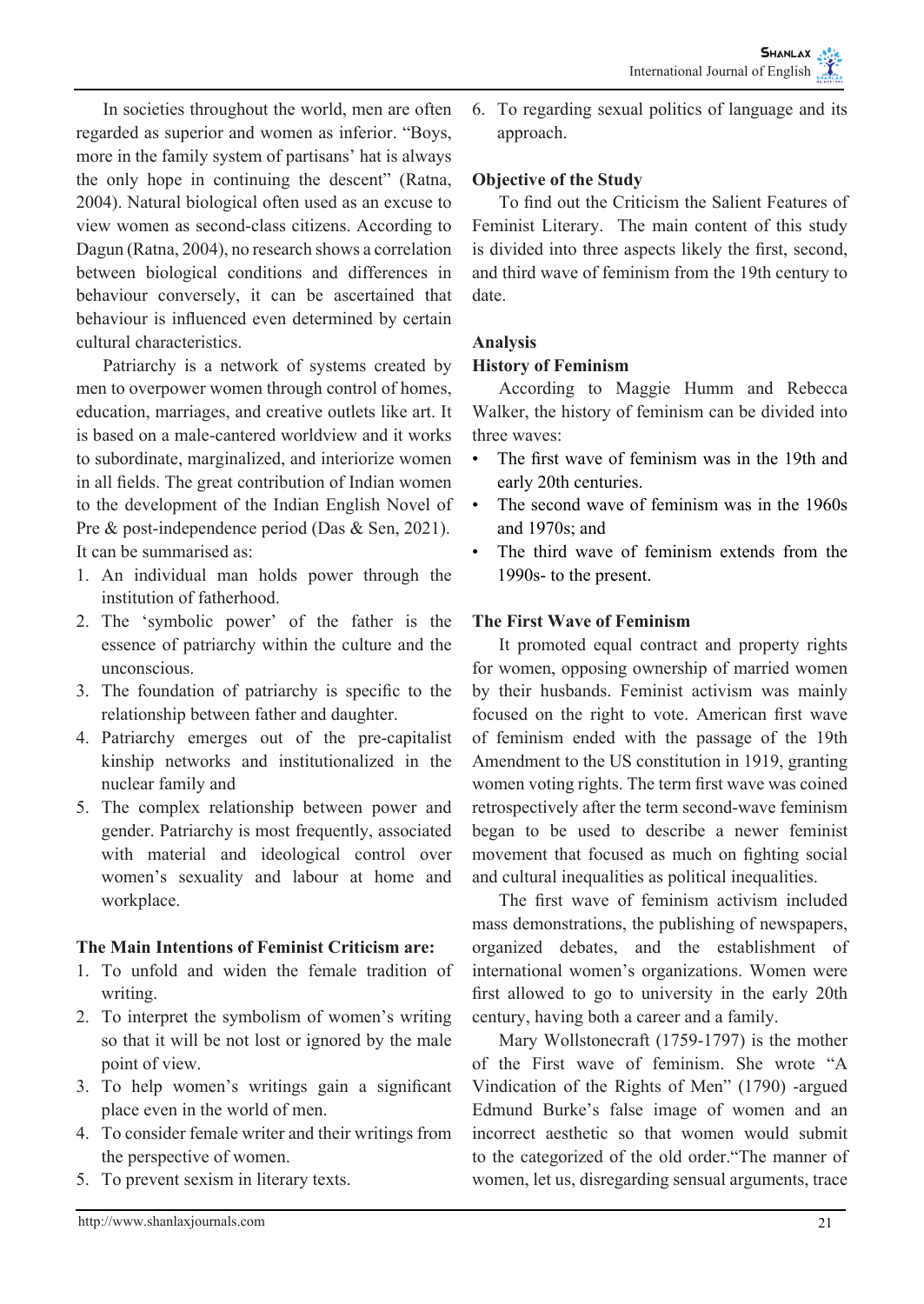we should endeavour to make them co-operate, if the expression is not too hold, with the Supreme Being". (Mary Wollstonecraft, 1792). In her other work, "A Vindication of the Rights of Women" (1792), she argued for rejecting old traditions and constructing a new, more liberal model of living for all of humanity. She pointed out that women were led into the trap of placing a high value on the social construct of beauty and femininity.

"The association of our ideas is either habitual or instantaneous; and the latter mode seems rather depend on the original temperature of the mind than on the will" (Mary Wollstonecraft, 1792).

John Stuart Mill (1806- 1873) was another social thinker of this wave. He presented the bill of the right to vote for women in the parliament in 1866 and argued for women to be seen as equal in marriage and society in his essay, "The Subjection of Women"(1869). "The principle of this essay, which regulates the existing social relations between the two sexes- the legal subordination of one sex to the other- is wrong in itself, and now one of the chief hindrances to human improvement and that it ought to be replaced by a principle of perfect equality, admitting no power or privilege on the one side, nor disability on the other" (John Stuart Mill, 1869).

Virginia Woolf (1882-1941) was active as a feminist and was a part of the suffrage movement. She wrote A Room of One's Own (1929), a classic work now part of the canon of feminist criticism. It would be turned into" the object of a feminist cult of the 'great foremother" (Bowlby). Rebecca West argued that A Room of One's Own was "an uncompromising piece of feminist propaganda-the ablest yet written" (West, 2011). The principal feminist appropriation of the essay, by mapping out a panorama of the contradictory feminist interpretations of the text and Woolf's feminist stance, and to explore by what means A Room of One's Own, this highly feminist text, paradoxically resists interpretations and feminism in its various forms. Woolf develops a textual strategy that both resists (feminist) direction and precludes any definitive feminist interpretation or appropriations of the essay, but she also openly, if partly ironically, disfavours feminism and sketches out elusive feminism of her own.

#### **The Second Wave of Feminism**

The second wave of feminism will trace the history of marriage and singlehood leading up to the resurgence of women's liberation in the 1960s. American republic demands of nation-building were so great that white women's civic virtue was largely defined by early marriage and high rates of childbearing. White middle-class respectability was defined as the unorthodox practices of the non-white and poor. The second wave of feminism aimed to achieve' women's liberation. It also results in new areas of science; women's studies became a discipline to be studied at University and in books.

Simone de Beauvoir (1908-86) was one of the most significant feminist theorists. Her The Second Sex (1949) offered great insights to feminists, literary critics, philosophers, and historians and opened up a whole new range of feminist interpretations. In her definitive assertion of this book that' one is not born a woman. It is implicit in the work and debates surrounding all our proto-feminist and pioneers.

Elaine Showalter's (194) most significant book, A Literature of Their Own (1977) introduced many forgotten and neglected women writers, hoping to build the female literary tradition. She is divided into the three phases of feminism:

- 1. A Feminine Phase(1840-1880) women writers imitated the male writers in their norms and artistic standards;
- 2. A Feminist Phase (1880-1920) a different and often a separate position was maintained;
- 3. A Female Phase (1920- onwards) a different female identity, style and content.

Her most important contribution to feminist literary criticism is of 'gynocriticism'. Katherine Murray Millett (1934-2017) wrote her most significant book Sexual Politics (1969). She writes: "my father left us and became only the handsome stranger of his youth".

Germaine Greer's (1939) book The Whole Woman talks about the future of feminism and its status with a new generation of women. Greer's feminist writing is taken as a paradigm of a continuity of purism in feminist thought which resists the current pragmatic approach of the" new feminists". His other book, The Female Eunuch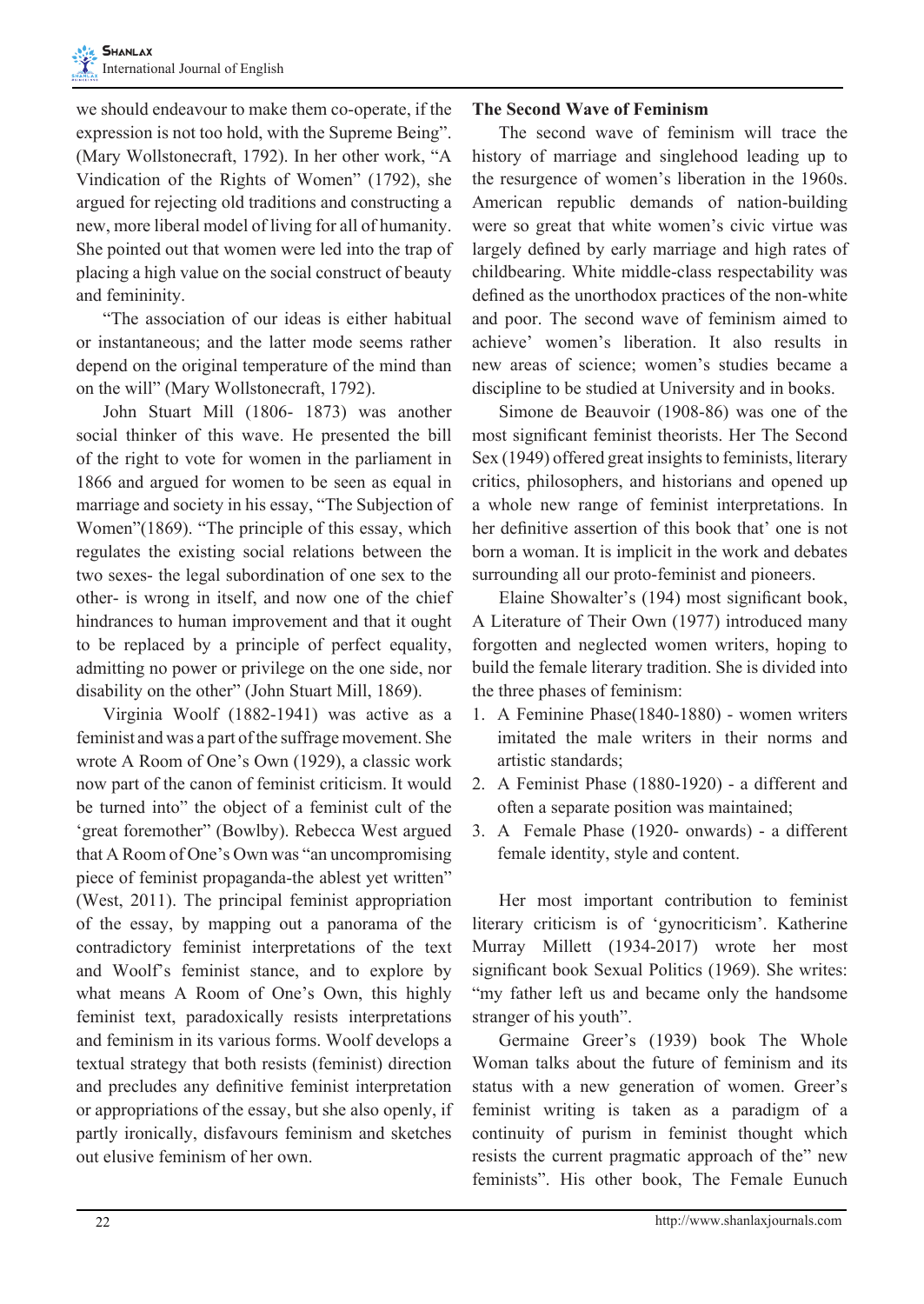(1970) deals with the old suffragettes, who served their prison term and lived on through the years of gradual admission of women into a profession which they declined to follow, into parliamentary freedoms which they declined to exercise, into academics which they used more and more as shops were they could take out degrees while waiting to get married.

Feminists like Adrienne Rich have remarked that second-wave feminists tried to find space for women within the patriarchal structure.

## **The Third Wave of Feminism**

The third wave of feminism began in the early 1990s. Feminism grew out of the ideas of the second wave, arguing that the second wave over-emphasized experiences of upper-middle-class white women. The third wave sees women's lives as intersectional, demonstrating how race, ethnicity, class, religion, gender, and nationality are all significant factors when discussing feminism.

The third wave is widely acknowledged that Rebecca Walker's article" Becoming the Third Wave". Walker's definition of feminism was significant because it challenged the idea that women of the so-called" postfeminist generation" were political and uninterested in furthering the gains made by the second was of the women's movement. According to Leslie Heywood, the Third Wave is "self-described as multiracial, multicultural, multiethnic, multisexual and containing members with various religious orientations". It "was the first organization to articulate the views and concerns of a new demographic with identities that could not easily be broken down into opposing categories such as black/white, gay/straight, female/ male. The ideas they forward addressed these complexities and the need for new forms of social justice that could address this kind of hybridity whining individual identity" (Heywood, 2006). Woolf and Beauvoir laid the foundation of feminist criticism and offered various positions to examine the repressive male ideology and biased projection of women. Bety Friedan (1921- 2006) wrote a highly influential book The Feminine Mystique (1963)—shows her deep concern for the repression and subordination of middle-class American women. She explains how patriarchal modes restrict women to the

private, domestic life and deny them entry into the public space. Other writers like that Henry Miller, Norman Mailer, Jean Genet, D.H.Lwarence, and Mary Ellman discussed literature as a place where such sexual politics and it is necessary to analyse literary works. Sandra Gilbert and Susan Gubars's The Madwoman the Attic (1979) offered a detailed examination of nineteenth-century women's works and explained women writers' struggle against the patriarchal structure for their self- assertion.

The French feminist critics have drawn ideas from sources as different as Jacques Lacan'sstructuralism concept of the unconscious; Jacques Derrida's deconstruction; Roland Barthe's. Semiology and Michael Foucault's concept of power. French criticism--- Helen cixoux, Julia Kristiva, and LuceIrigaray have been influenced by poststructural ideas in their analysis and they offer strong critiques of phallocentric.

## **The Fourth Wave of Feminism**

In the present phenomenon, the fourth wave of feminism is still in formation. It is debating in connection to women's activism mediated through social media. This wave is formed by digital native late Millennials and Generation Z. In 2009, Jessica Valenti stated about the Fourth wave of feminism that" maybe the fourth wave is online". The framework of this feminism is of" intersectionality" and the concept--- a central idea of comes from Black feminism insight about power. The theory of intersectionality explains how various forms of oppression such as racism, patriarchy, capitalism, and heterosexuality are inextricably intertwined and therefore cannot be examined in separation from each other. The term was coined by Kimberle Crenshaw in 1989.

#### **Results**

Feminism is a socio-political movement that fights for social, economic, and political rights and the cultural place of women. It protects the marginalization of women in the literary canon and shows a powerful orientation towards the writings of women. It attempts to redefine theory in the light of the feminist consciousness.

Reproduction, representation, and sexual division